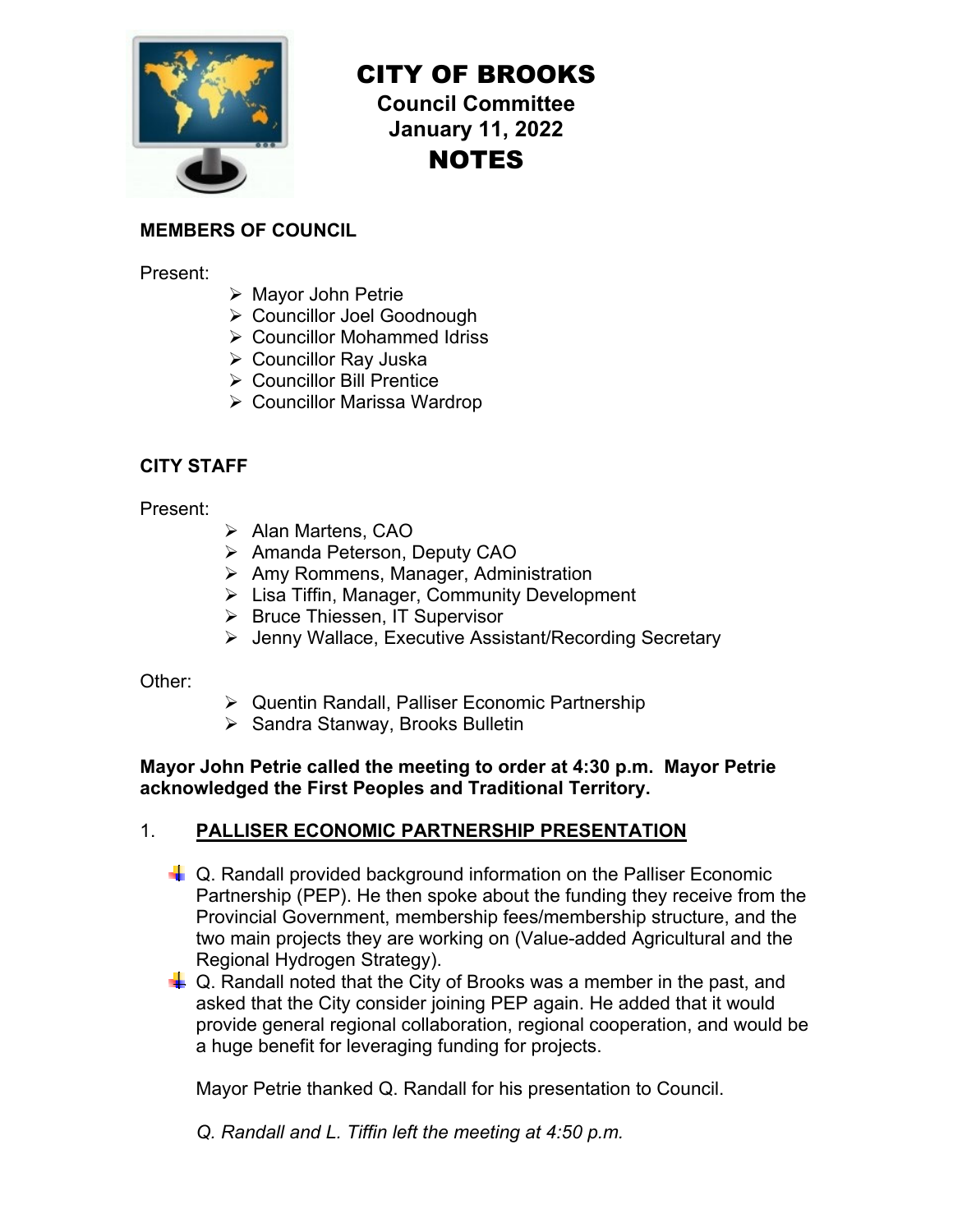# CITY OF BROOKS **Council Committee January 11, 2022**  NOTES

# **2. BYLAW 22/01 – PROCEDURAL BYLAW**

- A. Rommens advised that Administration recently updated the City's Procedural Bylaw to align with current practice of Council and Council Committee meetings, and went over the proposed updates to the Bylaw.
- $\frac{1}{2}$  There was discussion regarding the following items:
	- o Removing the requirement to have unanimous consent for a delegation to present for longer than 10 minutes. A. Rommens noted that the Chair has the ability to allow the delegation to exceed 10 minutes.
	- $\circ$  Keeping Council meetings to a reasonable length of time taking into account the number of staff that attend to speak to reports. Mayor Petrie advised that he and the CAO are cognizant of this, and plan to keep the agenda as manageable as possible, especially with the number of delegations attending. He also noted how the change in Council giving their Council Committee reports will help, time-wise.
	- o The order in which the "Acknowledgement of First Peoples and Traditional Territories" should appear on the Council Agenda. It was the consensus that this be removed from the order of business within the Bylaw and that Mayor Petrie will do this at the beginning of each Council and Council Committee meeting.

#### **Council directed Administration to bring back the Procedural Bylaw to Council for approval.**

## **3. BYLAW 22/02 – SAFE COMMUNITIES COMMITTEE BYLAW**

- $\frac{1}{2}$  A. Rommens advised that Administration recently updated the City's Safe Communities Bylaw after the Committee recommended that the number of citizen-at-large members be increased, due to increased interest from residents to serve on the Committee. She went over the proposed updates to the Bylaw.
- $\blacksquare$  There was discussion that perhaps changing the Bylaw to increase the number of citizen-at-large members by one member to accommodate an interest in serving on the Board may set a precedence. It was also noted that decision making can be more difficult when Committees get too large. A. Rommens advised that it could set a precedence for other Committees, and proposed the following options:
	- o Perhaps instead of changing the Bylaw, requests like this one could be brought forward to Council each time for discussion; or,
	- o Consider having the interested person serve on the Committee as a non-voting member.
- **Council concurred with leaving the proposed Bylaw as is, and that Council** be cognizant of this in the future.